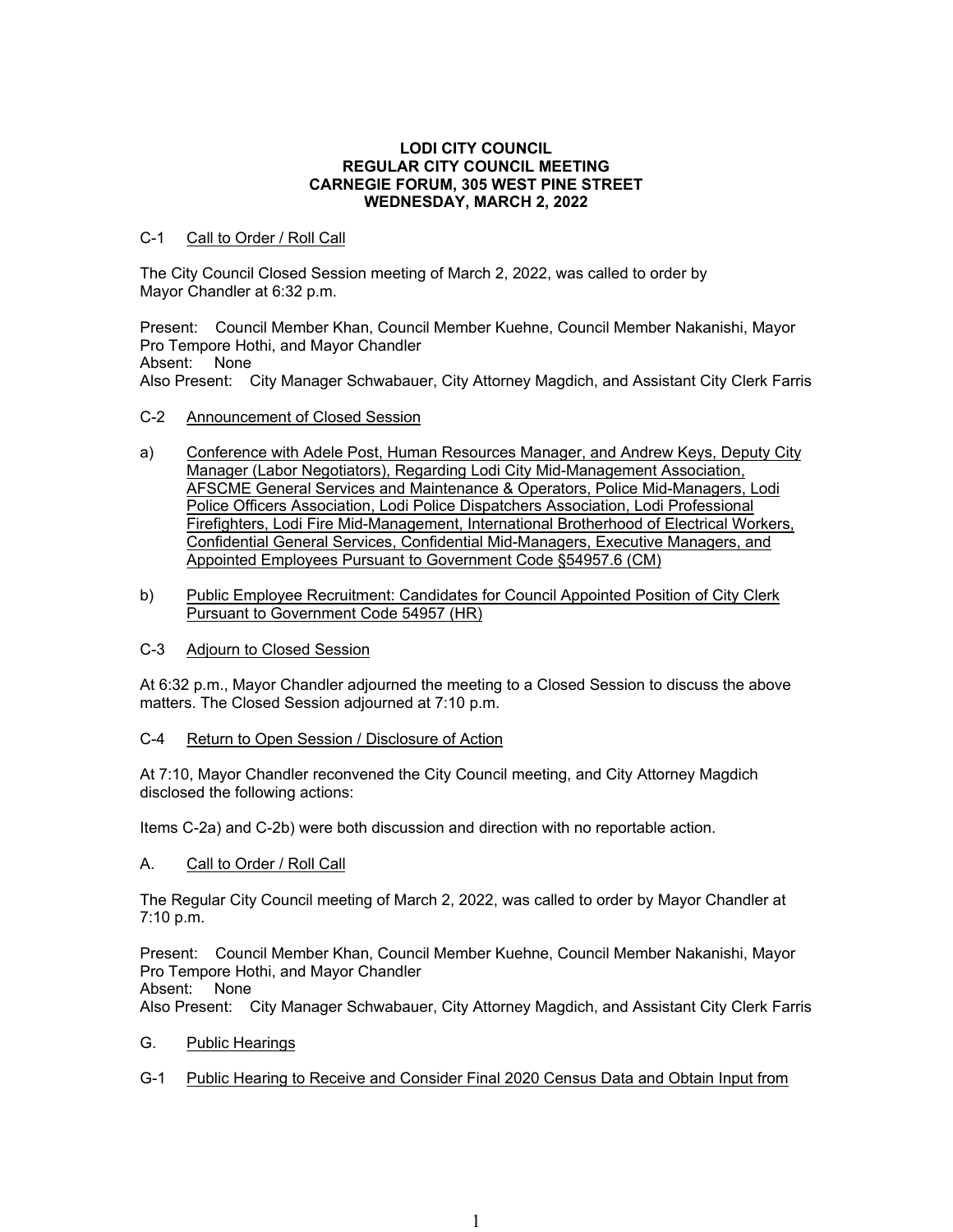# the Public Regarding Redrawing of Election District Boundaries (CA)

Notice thereof having been published according to law, an affidavit of which publication is on file in the office of the City Clerk, Mayor Chandler called for the public hearing to receive and consider final 2020 Census data and obtain input from the public regarding redrawing of election district boundaries.

Shalice Tilton, Senior Consultant with National Demographics Corporation, provided a PowerPoint presentation regarding draft redistricting maps. Specific topics of discussion included redistricting timeline, rules and goals, existing districts, draft maps, and proposed sequencing.

In response to Council Member Nakanishi, Ms. Tilton explained that redistricting is a balancing act and that race is one factor to be considered, but there are other factors such as areas of common interest.

City Attorney Magdich stated that no maps have been received from the public but public outreach will be continued.

Council Member Kuehne stated that his preference is the Yellow Map, with a second choice of the Orange Map. He stated that he felt the Yellow Map is most consistent with the current district boundaries.

Council Member Nakanishi also indicated support for the Yellow Map.

Council Member Khan enquired as to outreach efforts in the Pakistani community and for Urdu speakers.

City Attorney Magdich stated that the documents are available in English and Spanish, but the website has resources available for Urdu speakers. She further noted two upcoming workshops on March 10 at noon and March 18 at 5:30 p.m., which will be held in the Carnegie Forum and virtually on Zoom.

Mayor Pro Tempore Hothi inquired as to whether the maps take into consideration future planned growth. City Manager Schwabauer stated the law dictates that existing voters are considered.

Mayor Pro Tempore Hothi stated that he supports the Yellow Map.

Mayor Chandler stated that he also supports the Yellow Map, further stating that the constituents that he has spoken with also prefer the Yellow Map.

Mayor Chandler opened the public hearing for public comment.

Gabo Lizardo, a member of the public, stated that the maps were not available online. Ms. Tilton stated that the maps were available in the staff report and City Attorney Magdich stated that staff would check the website.

There being no further public comments, Mayor Chandler closed the public hearing.

# B. Presentations

# B-1 Arbor Day Proclamation (PRCS)

Mayor Chandler presented a proclamation proclaiming Arbor Day in the City of Lodi to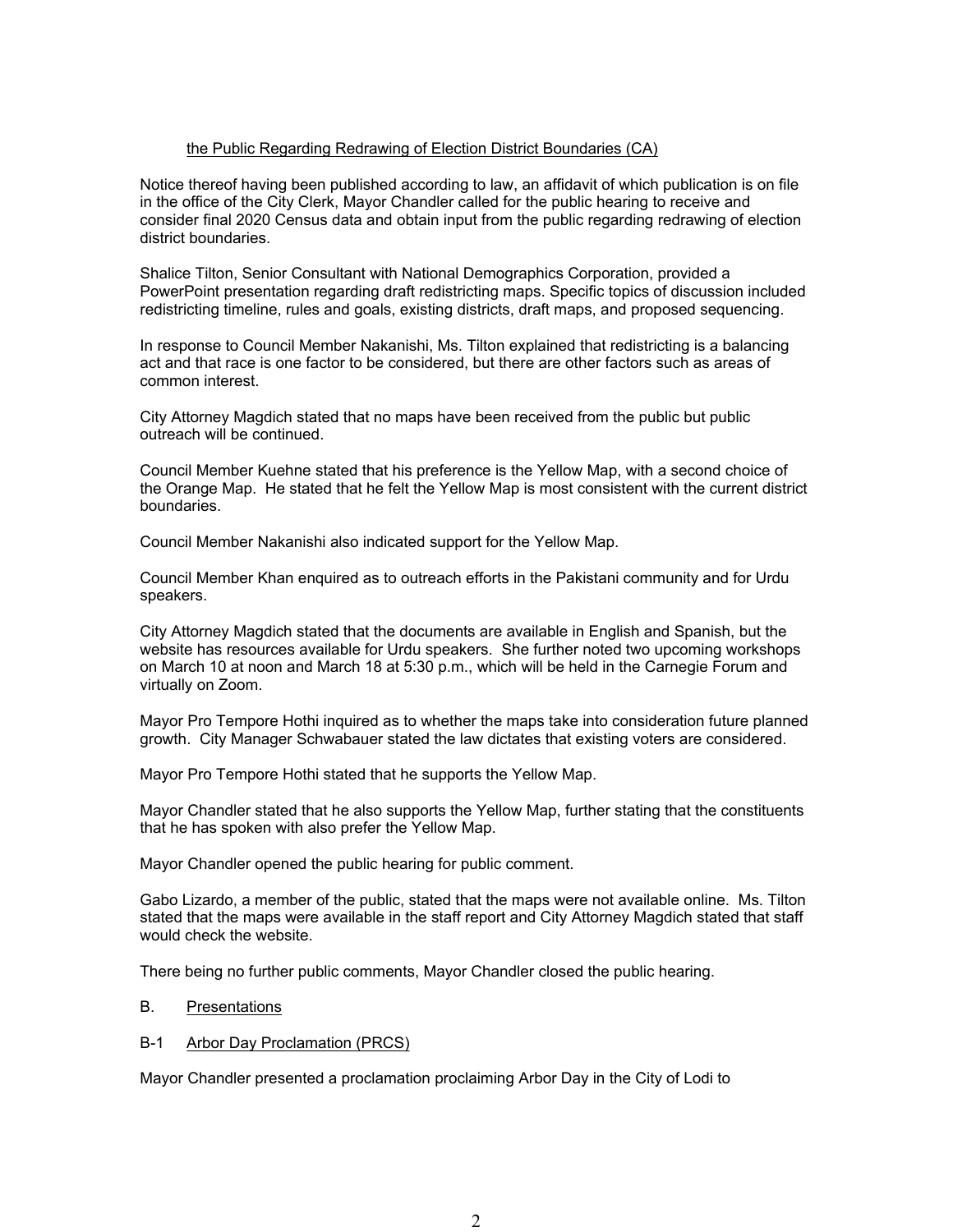Steve Dutra, of Tree Lodi. Mr. Dutra provided flyers to the Council (filed) promoting the Arbor Day tree planting at DeBenedetti Park on April 2, 2022.

C. Consent Calendar (Reading; Comments by the Public; Council Action) All matters listed on the consent calendar are considered to be routine and will be acted upon by one motion. There will be no separate discussion of these items. If a member of the public would like a consent calendar item pulled and discussed separately, refer to the Notice at the beginning of this agenda.

Mayor Pro Tempore Hothi made a motion, second by Council Member Nakanishi, to approve the following items hereinafter set forth, **except those otherwise noted**, in accordance with the report and recommendation of the City Manager.

# VOTE:

The above motion carried by the following vote: Ayes: Council Member Khan, Council Member Kuehne, Council Member Nakanishi, Mayor Pro Tempore Hothi, and Mayor Chandler Noes: None Absent: None

C-1 Receive Register of Claims for January 28, 2022 through February 10, 2022 in the Total Amount of \$3,081,105.67 (FIN)

Claims were approved in the amount of \$3,081,105.67.

C-2 Approve Minutes (CLK)

The minutes of February 8, 2022 (Special Meeting), February 8, 2022 (Shirtsleeve Session), February 15, 2022 (Special Meeting), and February 15, 2022 (Shirtsleeve Session) were approved as written.

# C-3 Accept Quarterly Report of Purchases between \$10,000 and \$20,000 (FIN)

Accepted Quarterly Report of Purchases between \$10,000 and \$20,000.

C-4 Accept Quarterly Investment Report as Required by City of Lodi Investment Policy (FIN)

Accepted Quarterly Investment Report as required by City of Lodi Investment Policy.

C-5 Adopt Resolution Authorizing Purchase of Focus Laser Scanner and Scene Software Subscription from ZNET Tech, LLC, of Hacienda Heights (\$49,396) (PD)

Adopted Resolution No. 2022-49 authorizing the purchase of Focus laser scanner and scene software subscription from ZNET Tech, LLC, of Hacienda Heights, in the amount of \$49,396.

# C-6 Adopt Resolution Authorizing City Manager to Waive Bid Process and Purchase Traffic Control Equipment from Econolite Systems, Inc., of Anaheim (\$75,050) (PW)

Adopted Resolution No. 2022-50 authorizing the City Manager to waive the bid process and purchase traffic control equipment from Econolite Systems, Inc., of Anaheim, in the amount of \$75,050.

C-7 Approve Specifications and Authorize Advertisement for Bids for 2021/2022 Pavement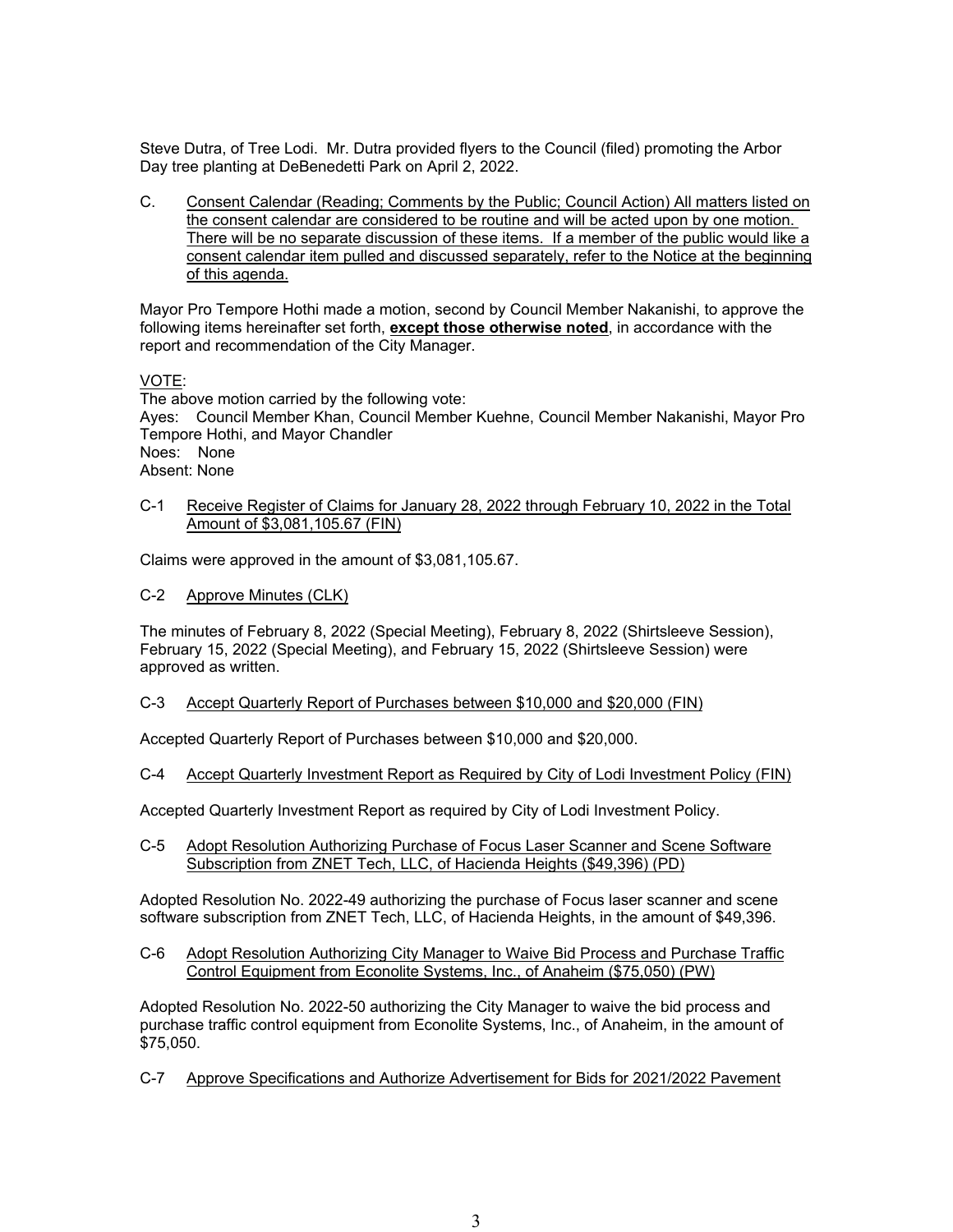# Resurfacing Project (PW)

Approved specifications and authorized advertisement for bids for 2021/2022 Pavement Resurfacing Project.

C-8 Approve Plans and Specifications and Authorize Advertisement for Bids for Stormwater Trash Collection Project – Phase 3 (2022) and Adopt Resolution Authorizing City Manager to Award Contract to Lowest Responsive Bidder (\$400,000) and Execute Change Orders (\$40,000) (PW)

Approved plans and specifications and authorized advertisement for bids for Stormwater Trash Collection Project - Phase 3 (2022) and adopted Resolution No. 2022-51 authorizing the City Manager to award a contract to the lowest responsive bidder in an amount not to exceed \$400,000, and execute change orders in an amount not to exceed \$40,000.

C-9 Adopt Resolution Authorizing City Manager to Execute Professional Services Agreement with Safety-Kleen, Inc., of Salida, for Hazardous Waste Disposal (\$50,000) (PW)

Adopted Resolution No. 2022-52 authorizing the City Manager to execute a Professional Services Agreement with Safety-Kleen, Inc., of Salida, for hazardous waste disposal, in the amount of \$50,000.

C-10 Adopt Resolution Authorizing City Manager to Execute Two-Year Professional Services Agreement with Valley Outdoor Advertising, of Lodi, for Electric Utility Advertising Services (\$42,000) (EU)

Adopted Resolution No. 2022-53 authorizing the City Manager to execute a two-year Professional Services Agreement with Valley Outdoor Advertising, of Lodi, for Electric Utility advertising services, in the amount of \$42,000.

C-11 Adopt Resolution Authorizing City Manager to Execute Amendment No. 2 to Extend Measure K Renewal Cooperative Agreement with San Joaquin Council of Governments for GrapeLine Operations Revenue for Fiscal Year 2021/22 (\$400,000) (PW)

Adopted Resolution No. 2022-54 authorizing the City Manager to execute Amendment No. 2 to extend the Measure K Renewal Cooperative Agreement with San Joaquin Council of Governments for GrapeLine operations revenue for Fiscal Year 2021/22, in the amount of \$400,000.

C-12 Adopt Resolution Authorizing City Manager to Execute Reimbursement Agreement with Cherokee Memorial Park, Inc., for Outside City Wastewater Service at 14165 Beckman Road (PW)

This item was pulled from the agenda at the request of staff.

C-13 Adopt Resolution Authorizing City Manager to Appropriate Funds for Purchase of 2014 Chevrolet Traverse from Transit Division (\$15,505) (PRCS)

Adopted Resolution No. 2022-55 authorizing the City Manager to appropriate funds for the purchase of a 2014 Chevrolet Traverse from the Transit Division, in the amount of \$15,505.

C-14 Adopt Resolution Amending Traffic Resolution No. 97-148 by Approving a Multi-Way Stop Control at Guild Avenue and Turner Road (PW)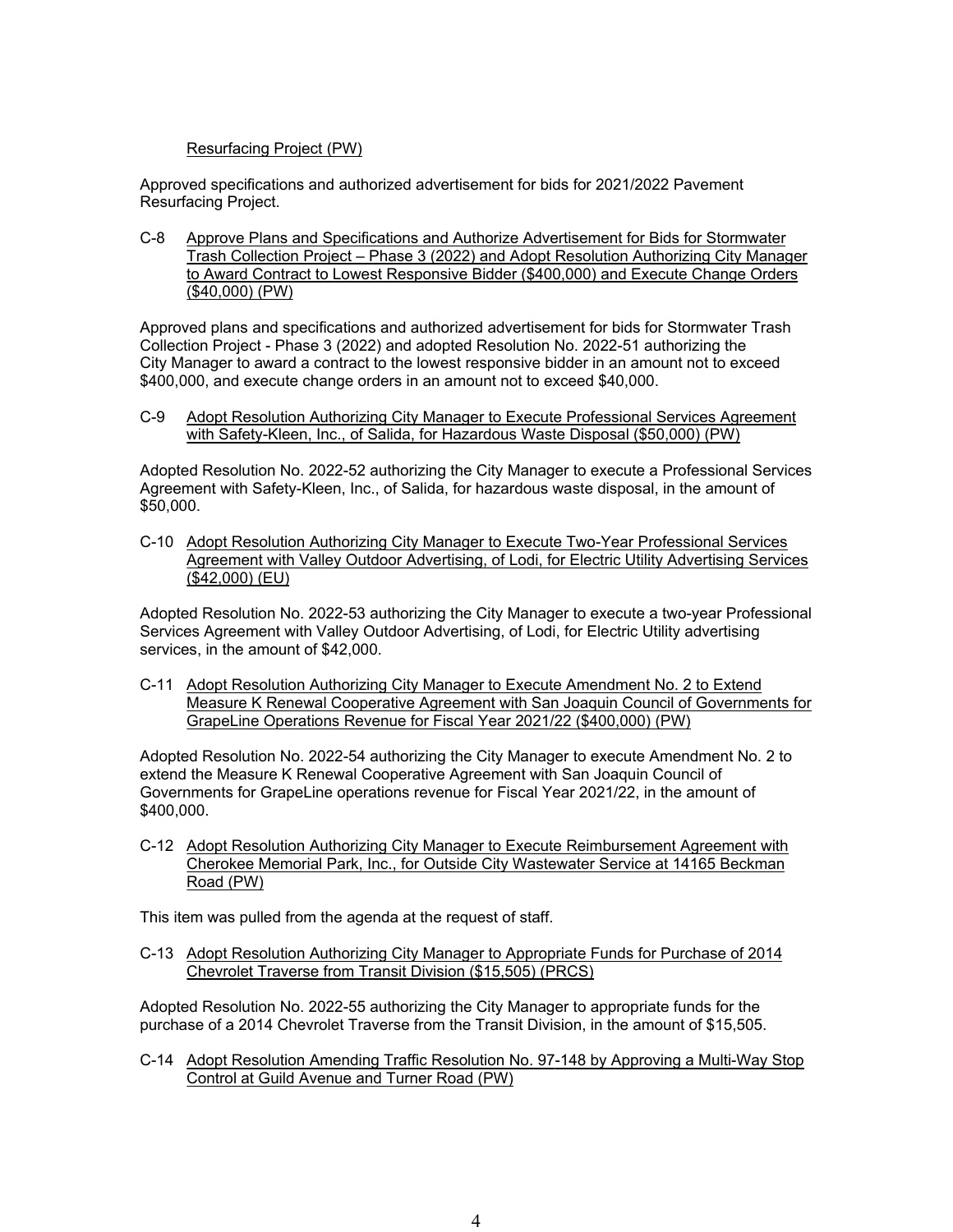Adopted Resolution No. 2022-56 amending Traffic Resolution No. 97-148 by approving a multiway stop control at Guild Avenue and Turner Road.

# C-15 Adopt Resolution Approving City of Lodi Pay Schedule Dated March 2, 2022 (HR)

Adopted Resolution No. 2022-57 approving the City of Lodi pay schedule dated March 2, 2022.

C-16 Rescind Resolution 2021-18 and Adopt Resolution Authorizing Issuance of Procurement Cards to Specified Positions (ISD

Rescinded Resolution No. 2021-18 and adopted Resolution No. 2022-58 authorizing the issuance of procurement cards to specified positions.

C-17 Adopt Resolution Authorizing City Manager to Execute Agreement for Legal Services with Jones Hall, a Professional Law Corporation, of San Francisco, for Bond Counsel Services in Connection with Refinancing of Outstanding Lease Payment Obligation and Financing of Outstanding Lease Payment Obligation and Financing of Capital Improvements (Not to Exceed \$101,500) (CA)

This item was pulled at the request of Council Member Nakanishi for more information.

City Manager Schwabauer provided background information regarding the past service of Chris Lynch and the importance of the service provided by bond counsel.

Council Member Nakanishi made a motion, second by Mayor Pro Tempore Hothi, to adopt Resolution No. 2022-59 authorizing the City Manager to execute an Agreement for Legal Services with Jones Hall, a Professional Law Corporation, of San Francisco, for bond counsel services in connection with refinancing of outstanding lease payment obligation and financing of outstanding lease payment obligation and financing of capital improvements, in an amount not to exceed \$101,500.

# VOTE:

The above motion carried by the following vote: Ayes: Council Member Khan, Council Member Kuehne, Council Member Nakanishi, Mayor Pro Tempore Hothi, and Mayor Chandler Noes: None Absent: None

D. Comments by the Public on Non-Agenda Items THE TIME ALLOWED PER NON-AGENDA ITEM FOR COMMENTS MADE BY THE PUBLIC IS LIMITED TO FIVE MINUTES.

None.

E. Comments by the City Council Members on Non-Agenda Items

Council Member Kuehne commented on the Fire Department golf tournament coming up on May 9th.

Council Member Khan thanked the Police Department for their quick action on the gun violence on the Eastside and recognized the efforts of the departments involved in the cleanup with Caltrans.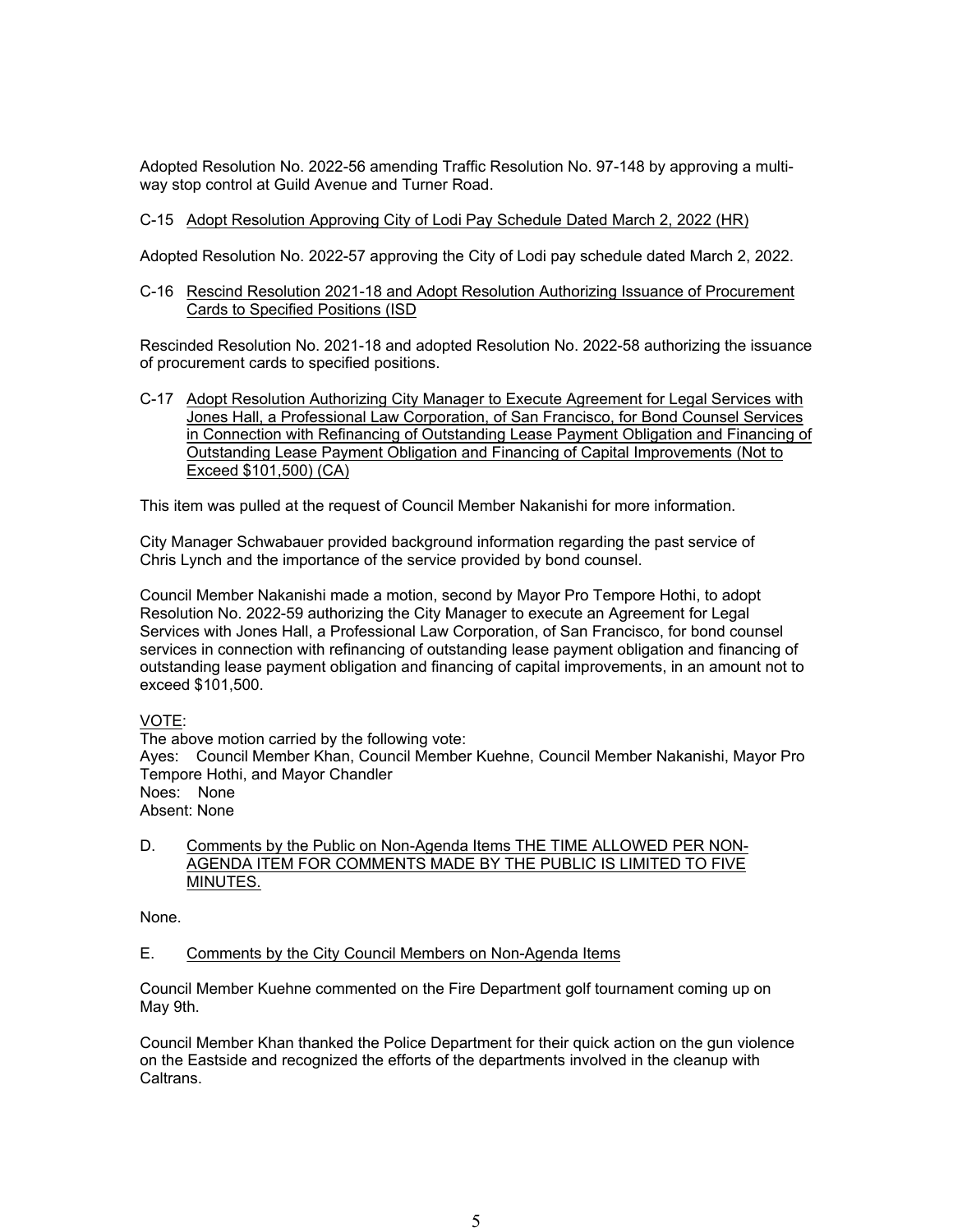Mayor Chandler also commented on the recent homeless cleanup near Highway 99, recognizing the efforts of Police Chief Brucia and the multiple agencies involved. He further commented on the recent Lodi High ribbon cutting, his recent tour of the Lodi Lake project, and the upcoming Lodi Rotary Shrimp Mania.

# F. Comments by the City Manager on Non-Agenda Items

None.

- G. Public Hearings (Continued)
- G-2 Public Hearing to Consider Adopting Resolution Amending Requirements and Procedures for Review of Growth Allocation Applications (CD)

Notice thereof having been published according to law, an affidavit of which publication is on file in the office of the City Clerk, Mayor Chandler called for the public hearing to consider adopting a resolution amending requirements and procedures for review of Growth Allocation applications.

Community Development Director John Della Monica provided a PowerPoint presentation regarding Growth Allocation process changes. Specific topics of discussion included current process, proposed process, examples of development character submittals, land use concept maps, parcel configuration by housing type, architectural characteristics, open space concepts and amenities, primary project entry features, circulation analysis concepts, development standards compliance, and staff recommendation.

In response to Council Member Nakanishi, Mr. Della Monica confirmed that the developer submits a request for Growth Allocations, along with plans.

Council Member Kuehne stated that he is pleased that Council will have the opportunity to see the project first, rather than at the final step.

Council Member Khan stated that he thinks it is a great idea and that it will give the public a chance to voice their opinion early in the planning.

Mayor Chandler noted that the development community wants to maintain the year-round access to Growth Allocations.

Mayor Chandler opened the public hearing for public comment.

There being no public comments, Mayor Chandler closed the public hearing.

Council Member Kuehne made a motion, second by Council Member Khan, to adopt Resolution No. 2022-60 amending requirements and procedures for review of Growth Allocation applications.

VOTE:

The above motion carried by the following vote: Ayes: Council Member Khan, Council Member Kuehne, Council Member Nakanishi, Mayor Pro Tempore Hothi, and Mayor Chandler Noes: None Absent: None

# G-3 Adopt Resolutions and Authorize Documents and Actions Regarding the Financing for the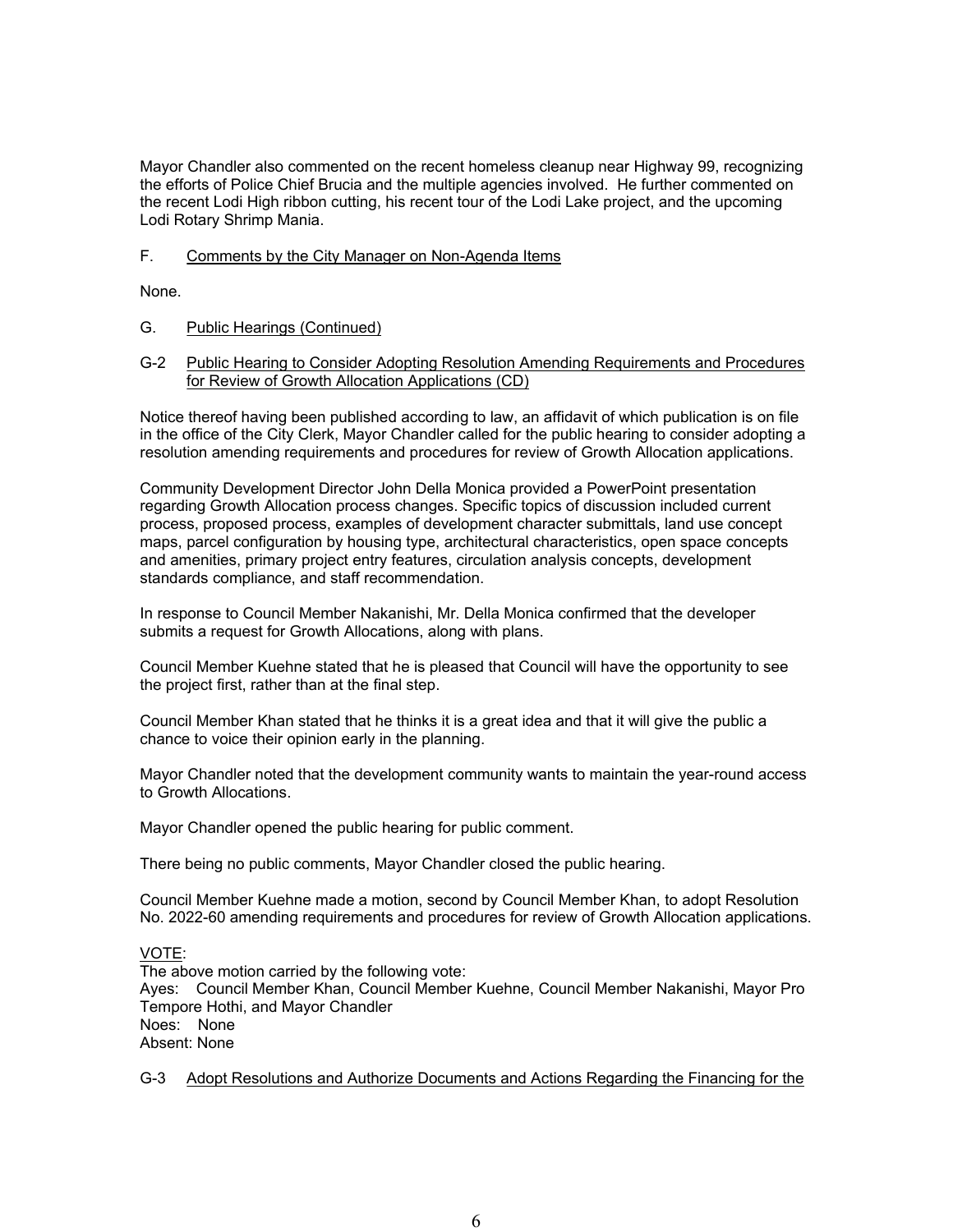Acquisition, Design and Construction of Capital Improvements: (a) Hold a Noticed Public Hearing; (b) Adopt Resolution of the City Council of the City of Lodi Making Findings and Approving Documents and Official Actions Relating to the Proposed Issuance by the Lodi Public Financing Authority of Lease Revenue Bonds to Refinance Outstanding Lease Revenue Bonds and Provide Financing for Acquisition and Construction of Capital Improvements, Including an Animal Shelter and Parks and Playground Improvements and Upgrades, and (c) Adopt Resolution of Board of Directors of the Lodi Public Financing Authority Authorizing the Issuance and Sale of Lease Revenue Bonds to Refinance Outstanding Lease Revenue Bonds and Provide Financing for Acquisition and Construction of Capital Improvements, Including an Animal Shelter and Parks and Playground Improvements and Upgrades, and Approving Related Documents and Official Action (CA)

Notice thereof having been published according to law, an affidavit of which publication is on file in the office of the City Clerk, Mayor Chandler called for the public hearing of a joint meeting with the Lodi City Council and the Lodi Public Financing Authority to consider adopting resolutions and authorizing documents and actions regarding the financing for the acquisition, design and construction of Capital Improvements: (a) hold a noticed public hearing; (b) adopt a resolution of the City Council of the City of Lodi making findings and approving documents and official actions relating to the proposed issuance by the Lodi Public Financing Authority of lease revenue bonds to refinance outstanding lease revenue bonds and provide financing for acquisition and construction of capital improvements, including an animal shelter and parks and playground improvements and upgrades, and (c) adopt a resolution of Board of Directors of the Lodi Public Financing Authority authorizing the issuance and sale of lease revenue bonds to refinance outstanding lease revenue bonds and provide financing for acquisition and construction of capital improvements, including an animal shelter and parks and playground improvements and upgrades, and approving related documents and official action.

Deputy City Manager Andrew Keys provided a PowerPoint presentation regarding 2022 lease revenue bonds. Specific topics of discussion included background, overview, estimated financing structure, estimated financing results, recommended actions, summary of financing documents, and next steps.

Council Member Kuehne stated that this process has been going on for the past month, thanked staff for their efforts, and expressed his support for the proposed changes.

Council Member Nakanishi expressed support for refinancing while rates are low.

In response to Mayor Chandler, City Attorney Magdich stated the tracts noted in the paperwork are the land upon which Fire Station 2 and the Police Department are located.

Mayor Chandler opened the public hearing for public comment.

There being no public comments, Mayor Chandler closed the public hearing.

Council Member Kuehne made a motion, second by Mayor Pro Tempore Hothi, to adopt Resolution No. 2022-61 of the City Council of the City of Lodi making findings and approving documents and official actions relating to the proposed issuance by the Lodi Public Financing Authority of lease revenue bonds to refinance outstanding lease revenue bonds and provide financing for acquisition and construction of capital improvements, including an animal shelter and parks and playground improvements and upgrades.

VOTE: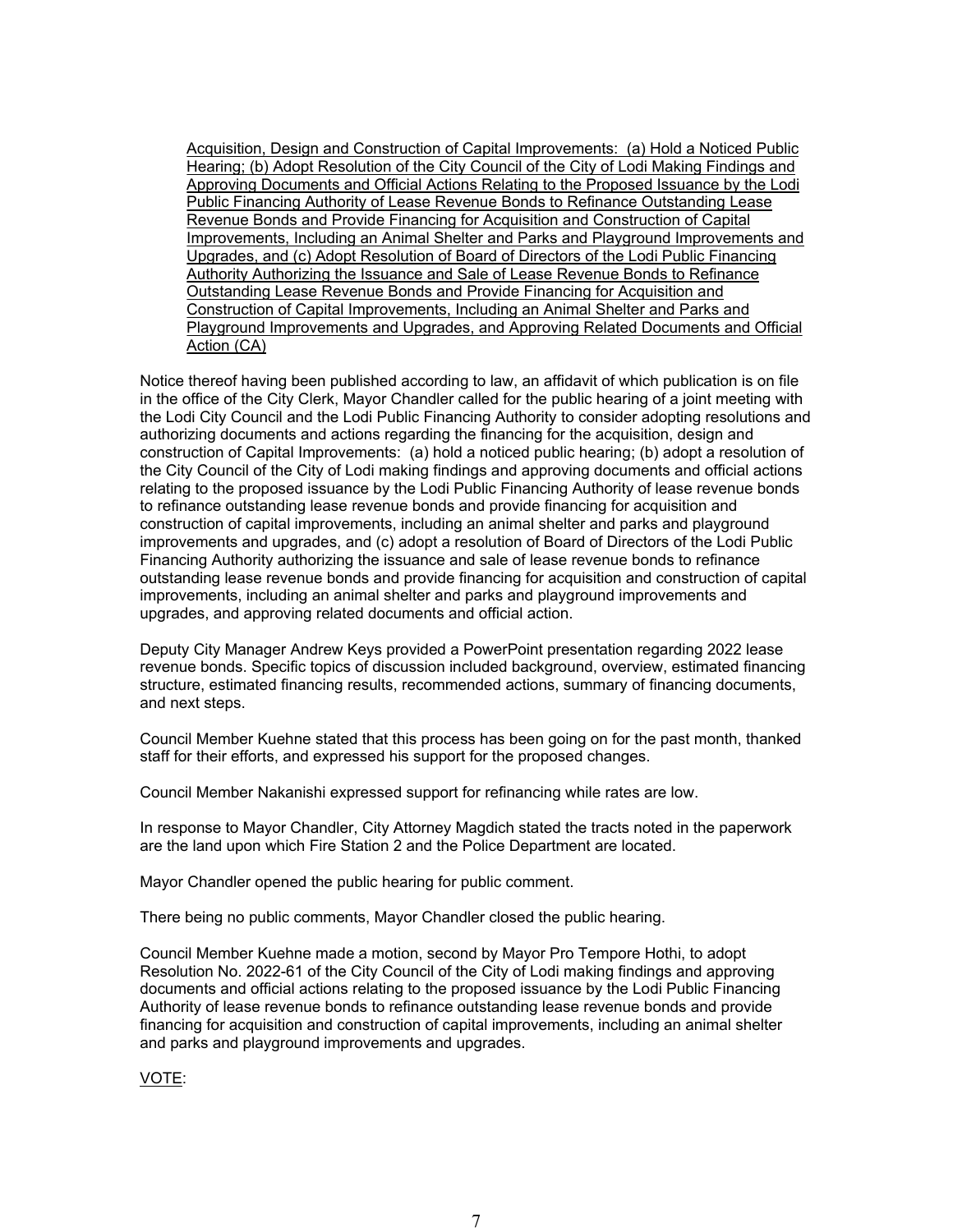The above motion carried by the following vote: Ayes: Council Member Khan, Council Member Kuehne, Council Member Nakanishi, Mayor Pro Tempore Hothi, and Mayor Chandler Noes: None Absent: None

Council Member Kuehne made a motion, second by Mayor Pro Tempore Hothi, to adopt Resolution No. LPFA2022-03 of the Board of Directors of the Lodi Public Financing Authority authorizing the issuance and sale of lease revenue bonds to refinance outstanding lease revenue bonds and provide financing for acquisition and construction of capital improvements, including an animal shelter and parks and playground improvements and upgrades, and approving related documents and official action.

# VOTE:

The above motion carried by the following vote: Ayes: Council Member Khan, Council Member Kuehne, Council Member Nakanishi, Mayor Pro Tempore Hothi, and Mayor Chandler Noes: None Absent: None

H. Regular Calendar

#### H-1 Adopt Resolution Approving Fiscal Year 2021/22 Mid-Year Budget Adjustments (ISD)

Deputy City Manager Andrew Keys provided a PowerPoint presentation regarding the mid-year budget report. Specific topics of discussion included fund overview for revenue and expenditures, personnel requests, major requests by fund, and action requested.

In response to Council Member Kuehne, Mr. Keys stated there have been additional Workers' Compensation claims and payouts and confirmed that the City is self-insured for the first \$250,000.

Council Member Nakanishi and Mayor Chandler both expressed support of the added positions in public safety.

Lisa Craig, a member of the public, shared her support for the proposed Planner position and stated that a business development staff liaison for the building process would be helpful.

Council Member Nakanishi made a motion, second by Mayor Pro Tempore Hothi, to adopt Resolution No. 2022-62 approving Fiscal Year 2021/22 mid-year budget adjustments.

# VOTE:

The above motion carried by the following vote: Ayes: Council Member Khan, Council Member Kuehne, Council Member Nakanishi, Mayor Pro Tempore Hothi, and Mayor Chandler Noes: None Absent: None

H-2 Adopt Resolution Approving Final Budget Allocation and Spending Plan for City of Lodi's Use of Federal American Rescue Plan Act of 2021 Funding (ISD)

Deputy City Manager Andrew Keys provided a PowerPoint presentation regarding the final budget allocation and spending plan for Federal American Rescue Plan Act of 2021 (ARPA)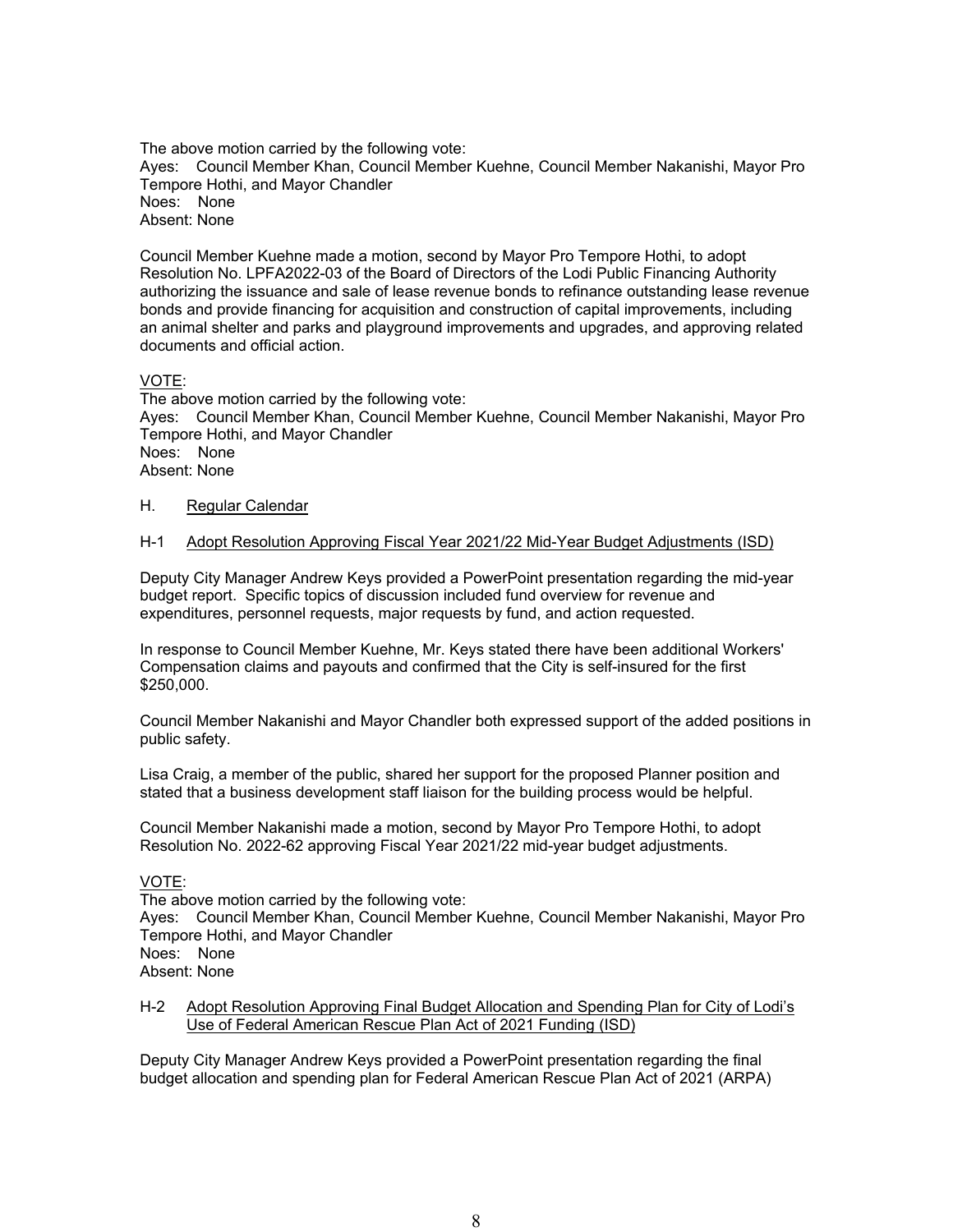funding. Specific topics of discussion included background, current ARPA projects, Treasury Department's final rule, revenue loss, vaccine incentive program, reallocation of funds, utility debt relief program, and requested action.

In response to Mayor Pro Tempore Hothi, City Manager Schwabauer stated that the unutilized funds would not be enough to pay for the repaving at Lodi Lake, but that project is slated for funding through one-time revenue.

In response to Council Member Kuehne, City Manager Schwabauer stated that staff was presenting the opportunity for Council to either request addition options or keep the funds in the utility.

In response to Council Member Khan, Deputy City Manager Keys stated that a project must be under contract by December 2024 and the funds must be spent by December 2025, so the timing might not be adequate for homeless/affordable housing projects.

Council Member Nakanishi and Mayor Chandler both expressed their desire to have staff present a list of appropriate projects.

Council Member Kuehne made a motion, second by Council Member Nakanishi, to adopt Resolution No. 2022-63 approving the final budget allocation and spending plan for City of Lodi's use of Federal American Rescue Plan Act of 2021 funding.

#### VOTE:

The above motion carried by the following vote: Ayes: Council Member Khan, Council Member Kuehne, Council Member Nakanishi, Mayor Pro Tempore Hothi, and Mayor Chandler Noes: None Absent: None

#### H-3 Provide Direction on Charging for Fourth of July Event (PRCS)

Parks, Recreation and Cultural Services Director Christina Jaromay provided a PowerPoint presentation regarding cost recovery for the Fourth of July event. Specific topics of discussion included costs of the event, fee proposal, and cost recovery.

Mayor Pro Tempore Hothi stated that he does not support fees for the public to attend; the budget is in good shape and there was a recent utility rate increase.

Council Member Kuehne expressed his support of the fees, citing the need for maintenance.

Council Member Nakanishi concurred with Mayor Pro Tempore Hothi, stating even in bad fiscal times, the City has not charged for the event.

Council Member Khan stated he would not oppose a partial fee but the event is a gift to the citizens and the budget is in good shape.

Council Member Kuehne stated the event is attended by more Stocktonians than Lodi citizens.

Mayor Chandler stated he had been neutral, but now favored shelving the idea until next year.

Mayor Pro Tempore Hothi made a motion, second by Council Member Nakanishi, to leave the fee structure for the Fourth of July event as it is.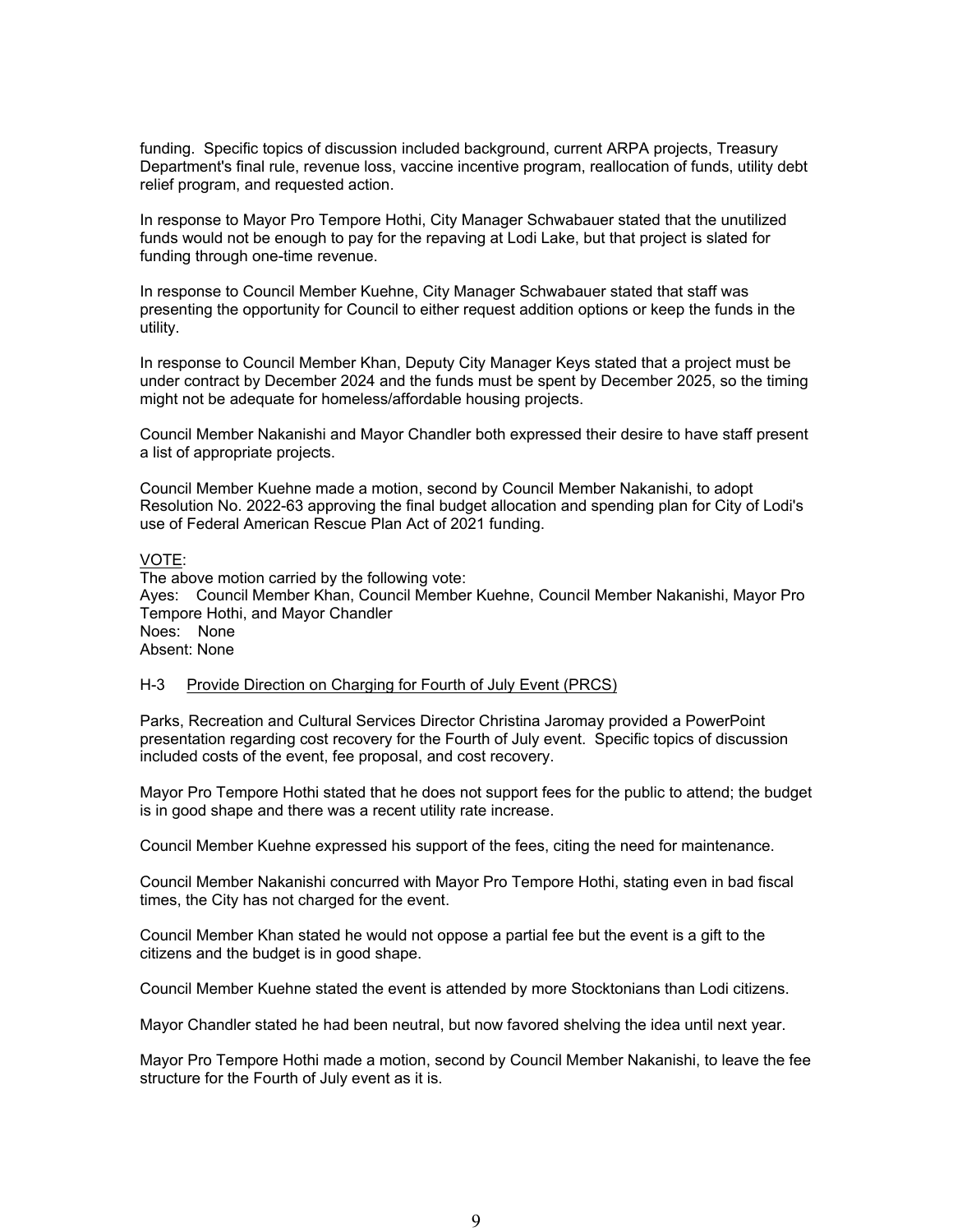VOTE: The above motion carried by the following vote: Ayes: Council Member Khan, Council Member Nakanishi, Mayor Pro Tempore Hothi, and Mayor Chandler Noes: Council Member Kuehne Absent: None

#### H-4 Introduce Ordinance Amending Lodi Municipal Code Title 13 – Public Services – by Repealing and Reenacting Chapter 13.16, "Solid Waste," in Its Entirety (PW)

Public Works Management Analyst Rebecca Areida-Yadav provided a PowerPoint presentation regarding the introduction of an ordinance amending Lodi Municipal Code Title 13 for solid waste. Specific topics of discussion included reasons for ordinance, ordinance revisions, and implementation schedule.

In response to Council Member Nakanishi, Public Works Director Charlie Swimley stated staff would provide more details on cost at the upcoming Shirtsleeve Session.

Mayor Pro Tempore Hothi made a motion, second by Mayor Chandler, to introduce Ordinance No. 1994 amending Lodi Municipal Code Title 13 - Public Services - by repealing and reenacting Chapter 13.16, "Solid Waste," in its entirety.

# VOTE:

The above motion carried by the following vote: Ayes: Council Member Khan, Council Member Kuehne, Council Member Nakanishi, Mayor Pro Tempore Hothi, and Mayor Chandler Noes: None Absent: None

- I. Ordinances
- I-1 Adopt Ordinance No. 1993 Entitled, "An Ordinance of the Lodi City Council Amending Lodi Municipal Code Title 15 – Buildings and Construction – by Amending Sections of Chapter 15.20, 'Fire Code,' to Reflect the Current Code Citation Numbers" (CLK)

Council Member Kuehne made a motion, second by Council Member Nakanishi, (following reading of the title) to waive reading of the ordinance in full and adopt and order to print Ordinance No. 1993 entitled, "An Ordinance of the Lodi City Council Amending Lodi Municipal Code Title 15 - Buildings and Construction - by Amending Sections of Chapter 15.20, 'Fire Code,' to Reflect the Current Code Citation Numbers," which was introduced at a regular meeting of the Lodi City Council held February 16, 2022.

VOTE:

The above motion carried by the following vote: Ayes: Council Member Khan, Council Member Kuehne, Council Member Nakanishi, Mayor Pro Tempore Hothi, and Mayor Chandler Noes: None Absent: None

# J. Adjournment

There being no further business to come before the City Council, the meeting was adjourned